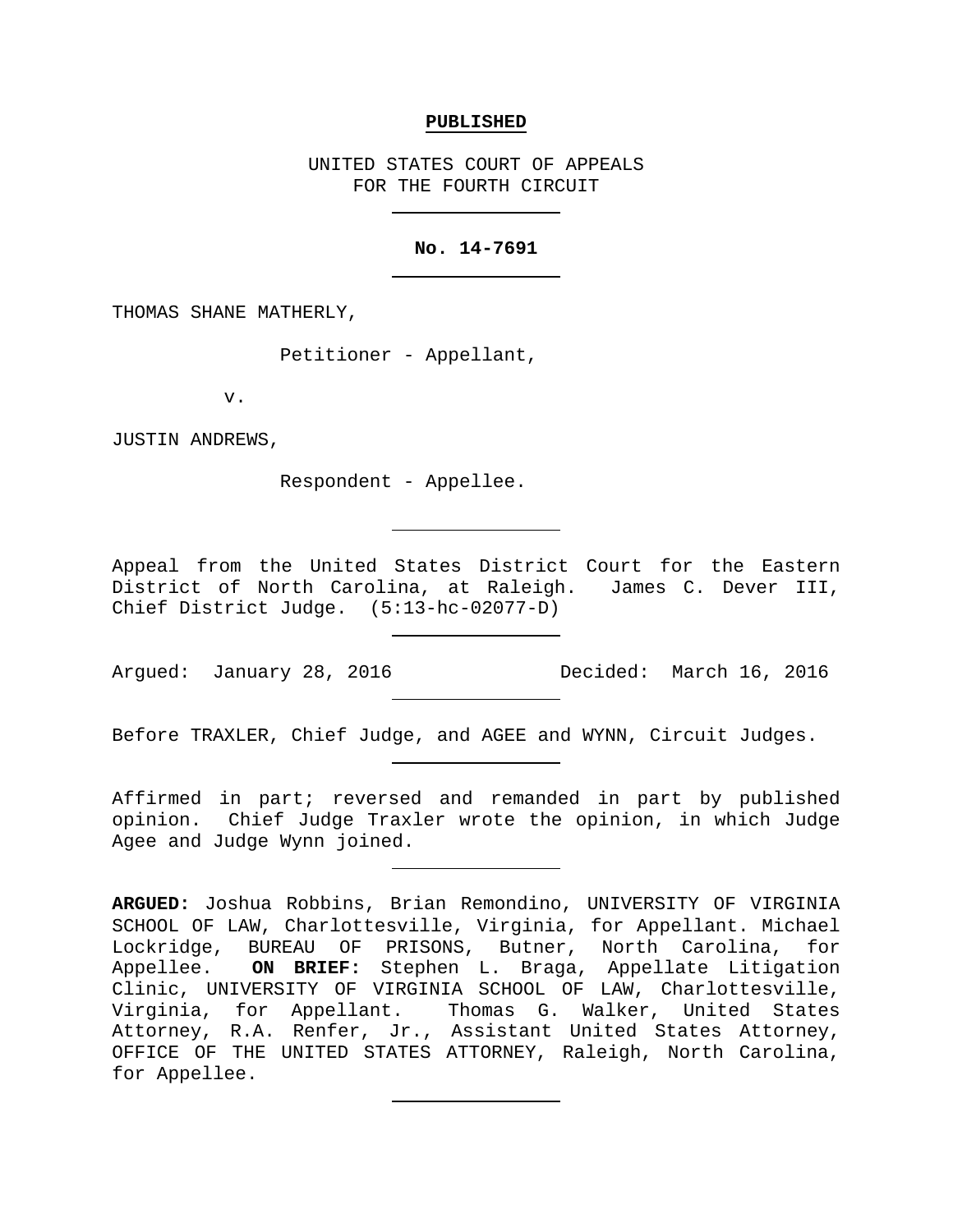TRAXLER, Chief Judge:

Thomas Shane Matherly appeals from the district court's order granting summary judgment to the respondent (the "government") on his petition for a writ of habeas corpus, filed under 28 U.S.C. § 2241. In the petition, Matherly challenges his prior civil commitment as a "sexually dangerous person" under 18 U.S.C. § 4248 of the Adam Walsh Child Protection and Safety Act of 2006 (the "Act"). See United States v. Matherly, 514 Fed. App'x. 287 (4th Cir. 2013) (per curiam). For the following reasons, we affirm the district court's decision in part, and reverse and remand in part.

## I.

#### A.

The Adam Walsh Act authorizes the civil commitment of, inter alia, "sexually dangerous person[s]" who are "in the custody of the Bureau of Prisons." 18 U.S.C. § 4248(a). The civil commitment process is initiated when the Attorney General, his designee, or the Director of the Bureau of Prisons ("BOP"), certifies to the district court where the individual is confined that the individual "is a sexually dangerous person." Id. The certification automatically stays the inmate's release pending a hearing. See id.

A "sexually dangerous person" is defined as "a person who has engaged or attempted to engage in sexually violent conduct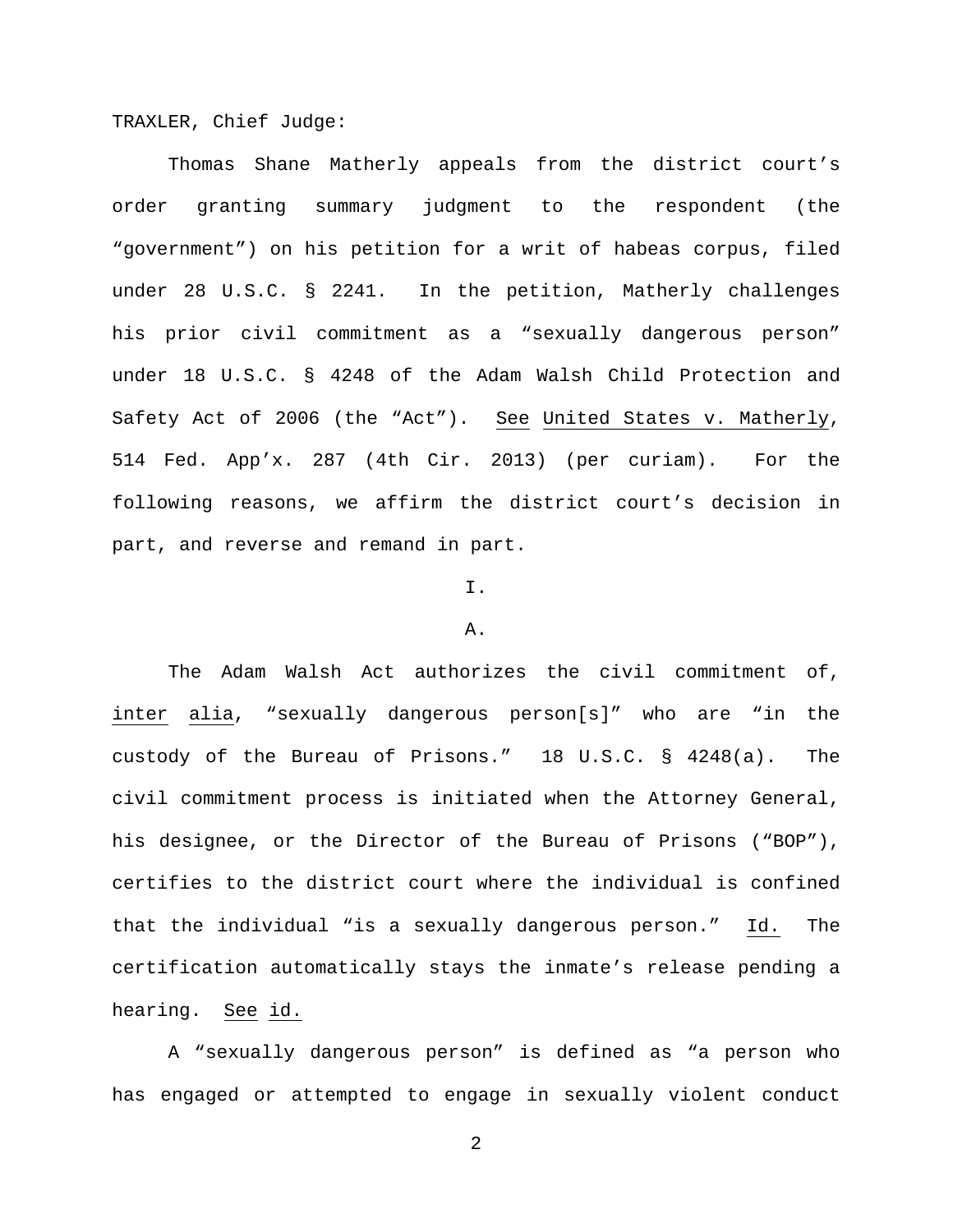or child molestation and who is sexually dangerous to others." 18 U.S.C. § 4247(a)(5). A person is "sexually dangerous to others" if "the person suffers from a serious mental illness, abnormality, or disorder as a result of which he would have serious difficulty in refraining from sexually violent conduct or child molestation if released." 18 U.S.C. § 4247(a)(6). This "serious difficulty" prong "refers to the degree of the person's 'volitional impairment,' which impacts the person's ability to refrain from acting upon his deviant sexual desires." United States v. Hall, 664 F.3d 456, 463 (4th Cir. 2012) (quoting Kansas v. Hendricks, 521 U.S. 346, 358 (1997)).

"If, after [a] hearing, the [district] court finds by clear and convincing evidence that the person is a sexually dangerous person, the court shall commit the person to the custody of the Attorney General," either for release to a state civil commitment system or to a federal facility until it is determined that the person "is no longer sexually dangerous to others, or will not be sexually dangerous to others if released under a prescribed regimen of medical, psychiatric, or psychological care or treatment." 18 U.S.C. § 4248(d); see also United States v. Timms, 664 F.3d 436, 439 (4th Cir. 2012).

## B.

In October 2003, Matherly pled guilty to one count of possession of child pornography and was sentenced to 41 months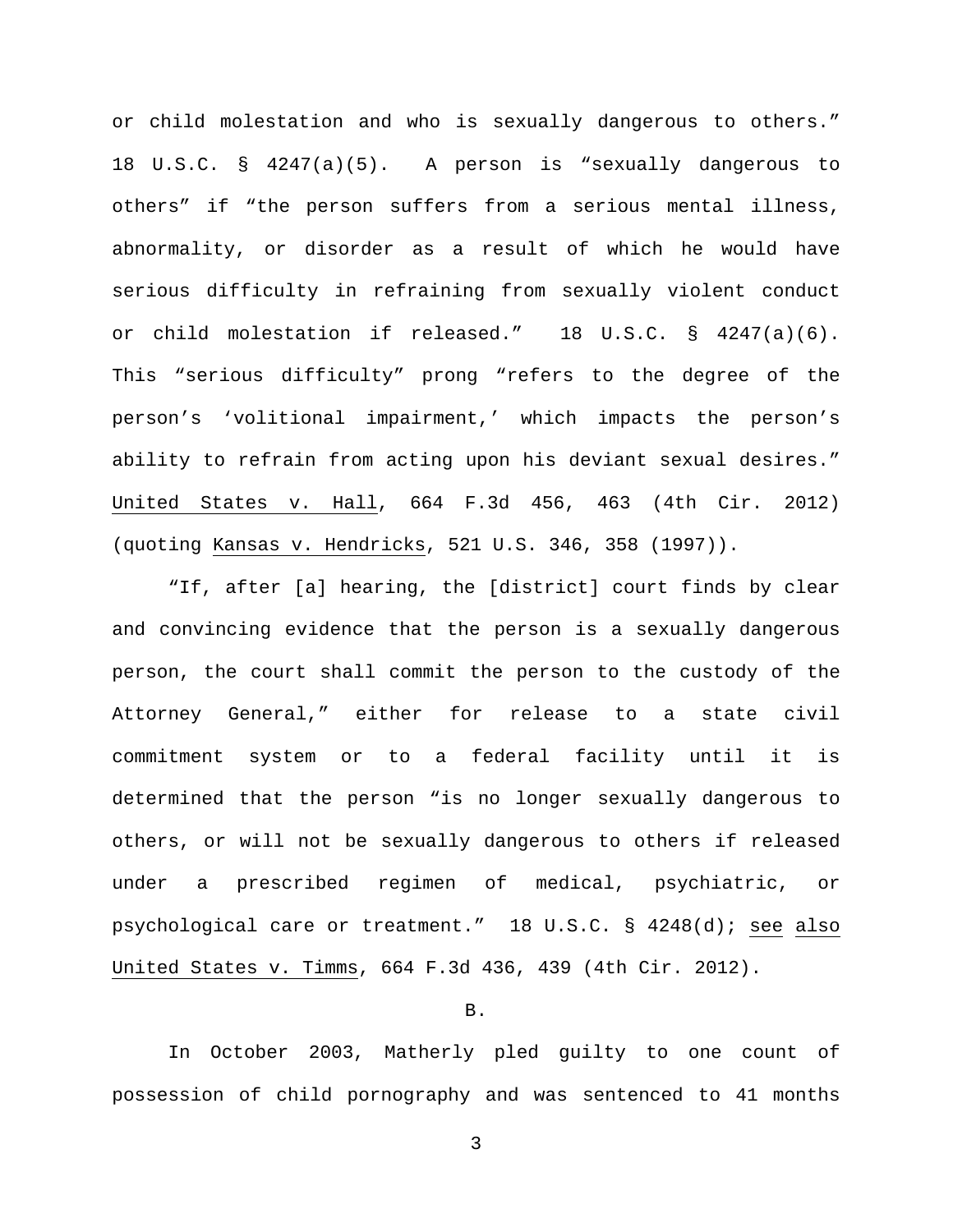imprisonment, followed by a 3-year term of supervised release. See 18 U.S.C. § 2252A(a)(5)(B). Shortly thereafter, the district court also revoked Matherly's supervised release from an earlier conviction for interstate travel to engage in a sexual act with a minor, see 18 U.S.C. § 2423, and sentenced him to a consecutive 6-month term of imprisonment. Matherly was committed to the custody of the BOP to serve his aggregate 47 month prison term. See 18 U.S.C. § 3621(a).

From October 31, 2003, to November 22, 2006, Matherly was serving his term of imprisonment in a BOP facility. With prior time served, and assuming that he earned the "good time" credit available under 18 U.S.C. § 3624(b), Matherly was eligible to be released to supervision on November 23, 2006. See J.A. 33; see also United States v. Comstock, 627 F.3d 513, 517 (4th Cir. 2010) (noting that Matherly's projected release date was November 23, 2006).<sup>1</sup> However, it now appears that because November 23, 2006, was Thanksgiving Day, the BOP originally

<span id="page-3-0"></span><sup>&</sup>lt;sup>1</sup> By statute, "[a] prisoner shall be released by the Bureau of Prisons on the date of the expiration of the prisoner's term of imprisonment, less any time credited toward the service of<br>the prisoner's sentence." 18 U.S.C. § 3624(a). The BOP may the prisoner's sentence." 18 U.S.C.  $\S$  3624(a). grant "good-time credit" of up to 54 days per year, see 18 U.S.C. § 3624(b)(1), and such "credit awarded . . . shall vest on the date the prisoner is released from custody," 18 U.S.C. § 3624(b)(2). However, "[n]othing in [subsection 3624] shall be construed to limit or restrict the authority of the Director of the Bureau of Prisons under section 3621." 18 U.S.C. §<br>3624(c)(4). Without application of any good-time credit,  $3624(c)(4)$ . Without application of Matherly's sentence would have expired on May 26, 2007.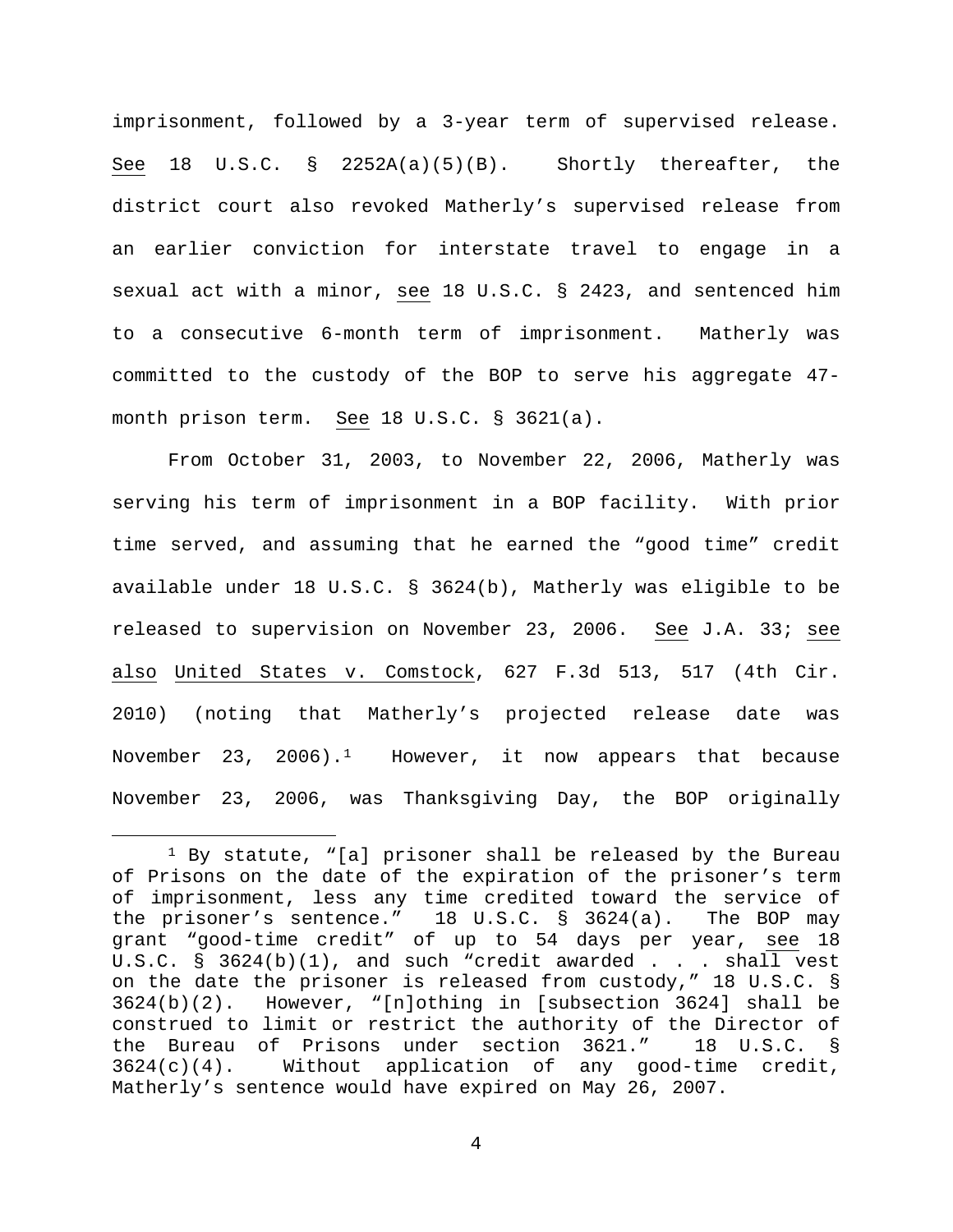intended to exercise its discretion to release Matherly from his criminal confinement and to supervised release one day early – on November 22, 2006. See J.A. 31 (noting that Matherly "was scheduled for release" on November 22, 2006); see also 18 U.S.C. § 3624(a) ("If the date for a prisoner's release falls on a Saturday, a Sunday, or a legal holiday at the place of confinement, the prisoner may be released by the Bureau on the last preceding weekday."). On that same day, however, the government certified Matherly as a "sexually dangerous person" under 18 U.S.C. § 4248, automatically staying his release from the custody of the BOP.

During the ensuing civil commitment proceedings, Matherly "conce[ded] that he previously engaged in child molestation and suffers from a serious mental disorder," leaving the government with the task of "prov[ing] by clear and convincing evidence only that Matherly 'would have serious difficulty in refraining from sexually violent conduct or child molestation if released.'" Matherly, 514 Fed. App'x. at 288 (quoting 18 U.S.C. § 4247(a)(6)). On May 3, 2012, following an evidentiary hearing, the district court found that Matherly was a "sexually dangerous person" under the Act and ordered that he be committed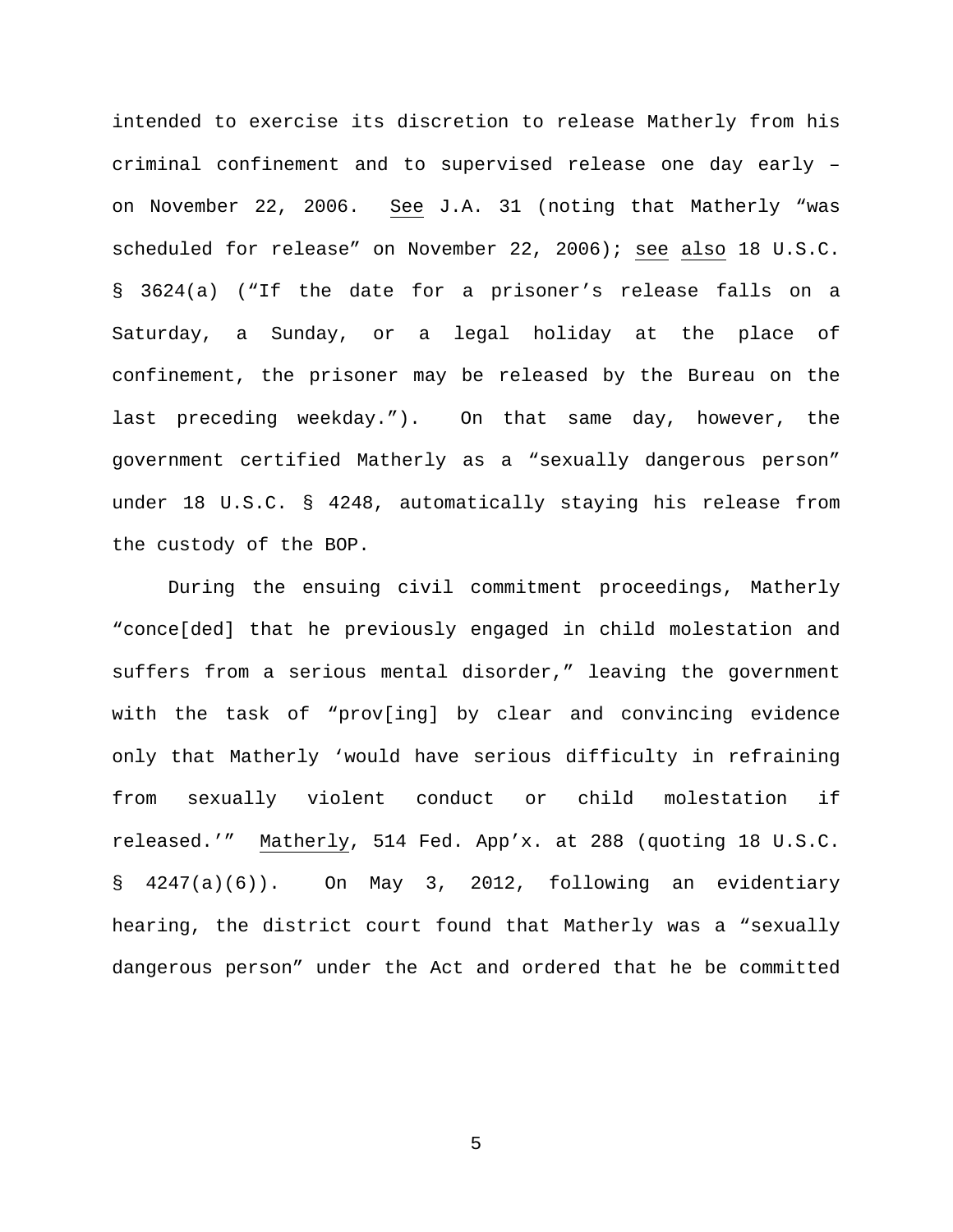to the custody of the Attorney General. We affirmed. See id. at 289.[2](#page-5-0)

On April 1, 2013, Matherly filed a pro se petition for a writ of habeas corpus under 28 U.S.C. § 2241, alleging, among other things, that the Adam Walsh Act had been impermissibly applied retroactively to him and that, in any event, he was not "in the custody of the Bureau of Prisons" within the meaning of § 4248(a) when the government filed the § 4248 certificate. The government moved to dismiss the petition or, in the alternative, for summary judgment, which the district court granted. On appeal, we appointed counsel for Matherly.

### II.

We begin with Matherly's claim that the Adam Walsh Act was impermissibly applied to him because the Act became effective after he was convicted of his criminal offenses and committed to the custody of the BOP.

The commitment proceedings authorized under § 4248 are "civil - not criminal" in nature. See Timms, 664 F.3d at 456. They are not intended to and do not punish an inmate for prior

<span id="page-5-0"></span><sup>&</sup>lt;sup>2</sup> The delay between the filing of Matherly's certificate and the order of civil commitment was the product of extended<br>litigation by Matherly and others regarding the litigation by Matherly and others regarding the<br>constitutionality of the Adam Walsh Act. See United States v. constitutionality of the Adam Walsh Act. Comstock, 627 F.3d 513 (4th Cir. 2010); United States v. Comstock, 551 F.3d 274 (4th Cir. 2009), rev'd in part, 560 U.S. 126 (2010).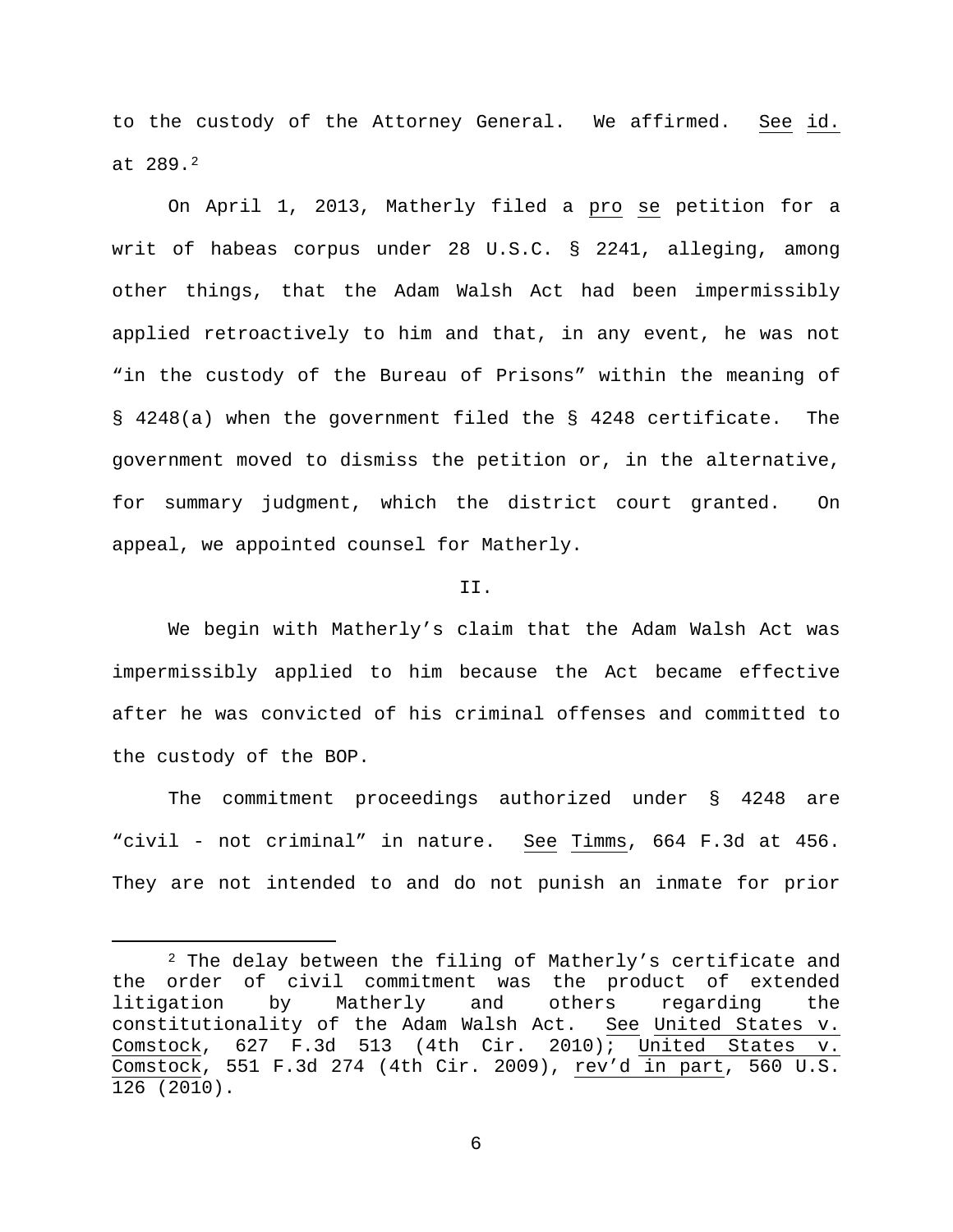criminal offenses. See id. Accordingly, the Double Jeopardy and Ex Post Facto Clauses do not provide an avenue for release. See id. at 455-56; see also Hendricks, 521 U.S. at 370-71. Matherly does not contend otherwise. Rather, he claims that application of the Act to him violated the general presumption against the retroactive application of newly enacted statutes to prior conduct. See Landgraf v. USI Film Prods., 511 U.S. 244, 265 (1994). We disagree.

"[T]he permissibility of applying a statute retroactively is a 'pure question of law," Jaghoori v. Holder, 772 F.3d 764, 769 (4th Cir. 2014), and "is, at bottom, a question of congressional intent," id. at 770. When determining whether a statute has been impermissibly applied retrospectively, we engage in a three-step inquiry and apply "'a commonsense, functional judgment.'" Jaghoori, 772 F.3d at 771 (quoting INS v. St. Cyr, 533 U.S. 289, 321 (2001)). First, we "must determine 'whether Congress has expressly prescribed the statute's proper reach.'" Cruz v. Maypa, 773 F.3d 138, 144 (4th Cir. 2014) (quoting Landgraf, 511 U.S. at 280). "If so, the inquiry ends there." Id. If we determine that Congress has not spoken with the requisite clarity, we "must decide whether the statute would operate retroactively, 'i.e., whether it would impair rights a party possessed when he acted, increase a party's liability for past conduct, or impose new duties with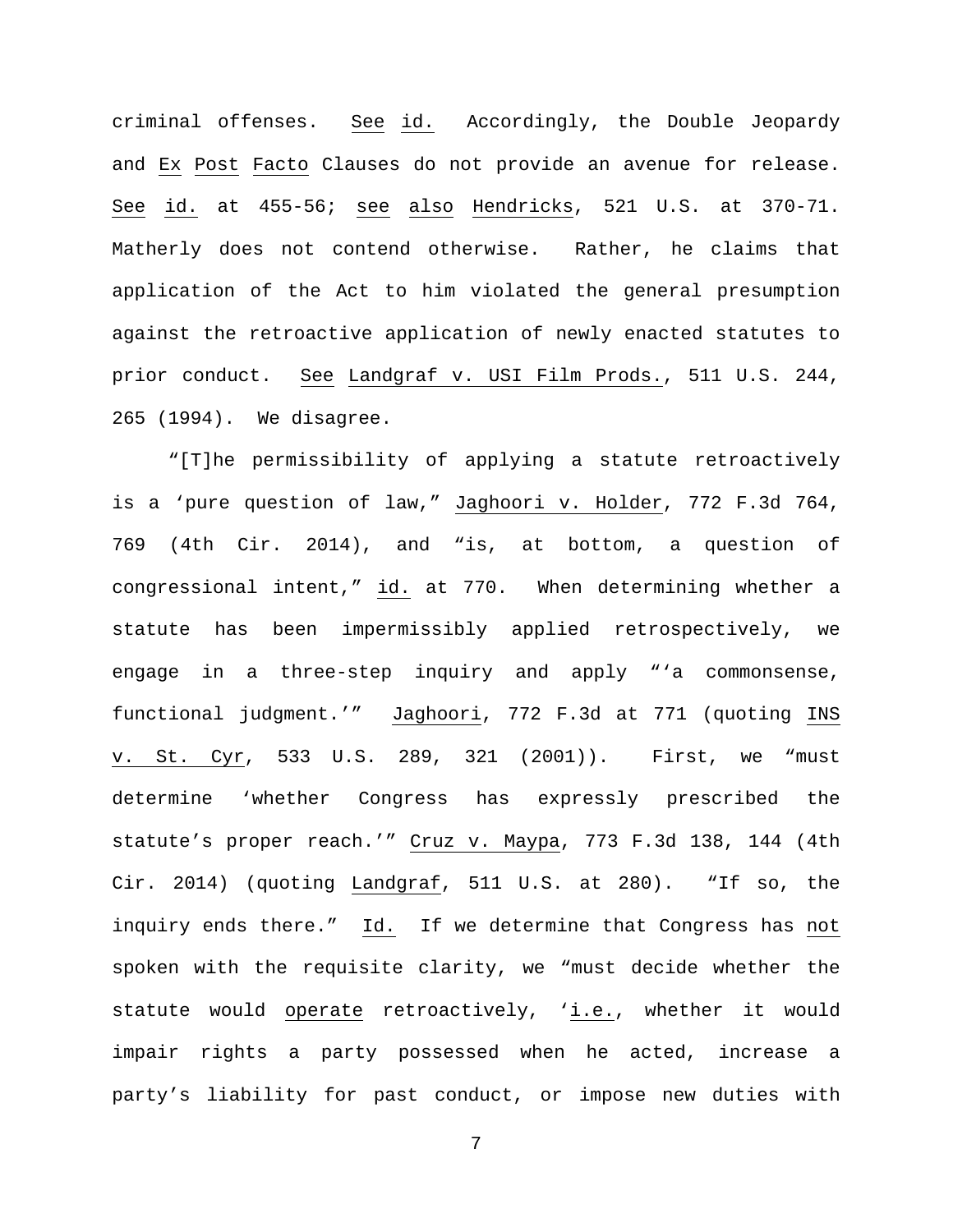respect to transactions already completed.'" Id. (emphasis added) (quoting Landgraf, 511 U.S. at 280). However, "[a] statute does not operate retrospectively merely because it is applied in a case arising from conduct antedating the statute's enactment, or upsets expectations based on prior law." Landgraf, 511 U.S. at 269 (citation and internal quotation marks omitted). Finally, if we determine that "the statute does have a retroactive effect," we will not apply it "'absent clear congressional intent favoring such a result.'" Id. (quoting Landgraf, 511 U.S. at 280).

We think Congress sufficiently expressed its intent that the Adam Walsh Act apply to all persons in the BOP's custody who would pose a current threat to the public if released. See 18 U.S.C. § 4247(a)(5), (6) (defining a "sexually dangerous person" in part as one "who is sexually dangerous to others," because "the person suffers from a serious mental illness, abnormality, or disorder as a result of which he would have serious difficulty in refraining from sexually violent conduct or child molestation if released"). There is "[n]othing on the face of the statute [that] suggests that [Congress] sought to create anything other than a civil commitment scheme designed to protect the public from [a present threat of] harm." Hendricks, 521 U.S. at 361. There is likewise nothing that suggests that Congress intended to protect the public from a "sexually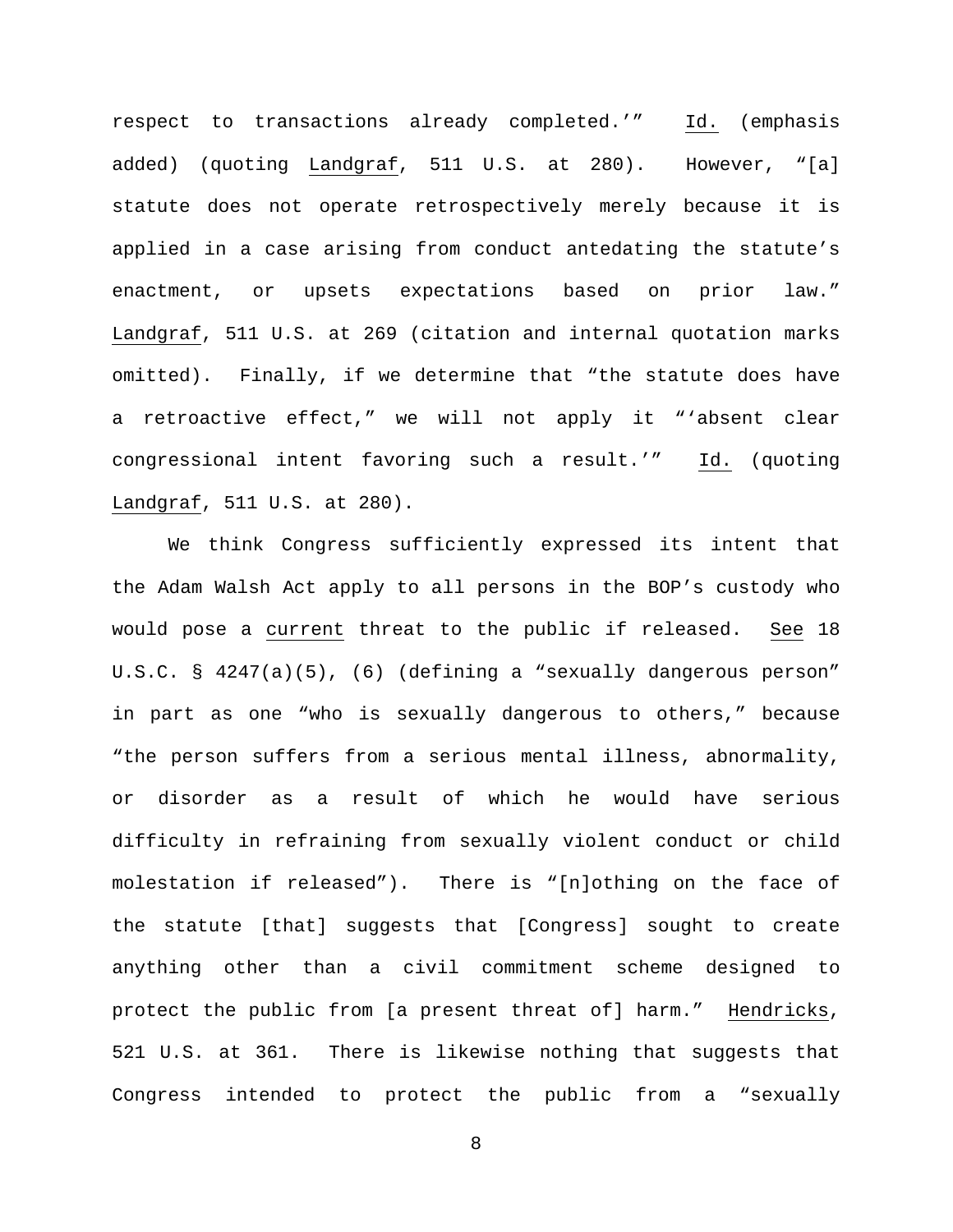dangerous" person who might be committed to the custody of the BOP in the future, but not from a "sexually dangerous" person who is already in its custody and nearer to release.

But even if we were to hold that Congress did not speak with the requisite clarity regarding the statute's proper scope, Matherly's challenge fails because the Act does not operate retroactively. In Hendricks, the United States Supreme Court rejected a challenge to a state statute that also permitted the civil commitment of "sexually violent predator[s]" who were presently confined by the state but scheduled for release. Id. at 352 (internal quotation marks omitted). A "sexually violent predator" was defined as "any person who has been convicted of or charged with a sexually violent offense and who suffers from a mental abnormality or personality disorder which makes the person likely to engage in the predatory acts of sexual violence." Id. (internal quotation marks omitted). As with § 4248 of the Adam Walsh Act, the civil commitment "inquiry [was] thus two-fold, requiring . . . both retrospective and prospective findings." Timms, 664 F.3d at 439. Nevertheless, the Court held that the statute "clearly [did] not have retroactive effect." Hendricks, 521 U.S. at 371.

[T]he Act does not impose punishment; thus, its application does not raise ex post facto concerns. Moreover, the Act clearly does not have retroactive effect. Rather, the Act permits involuntary confinement based upon a determination that the person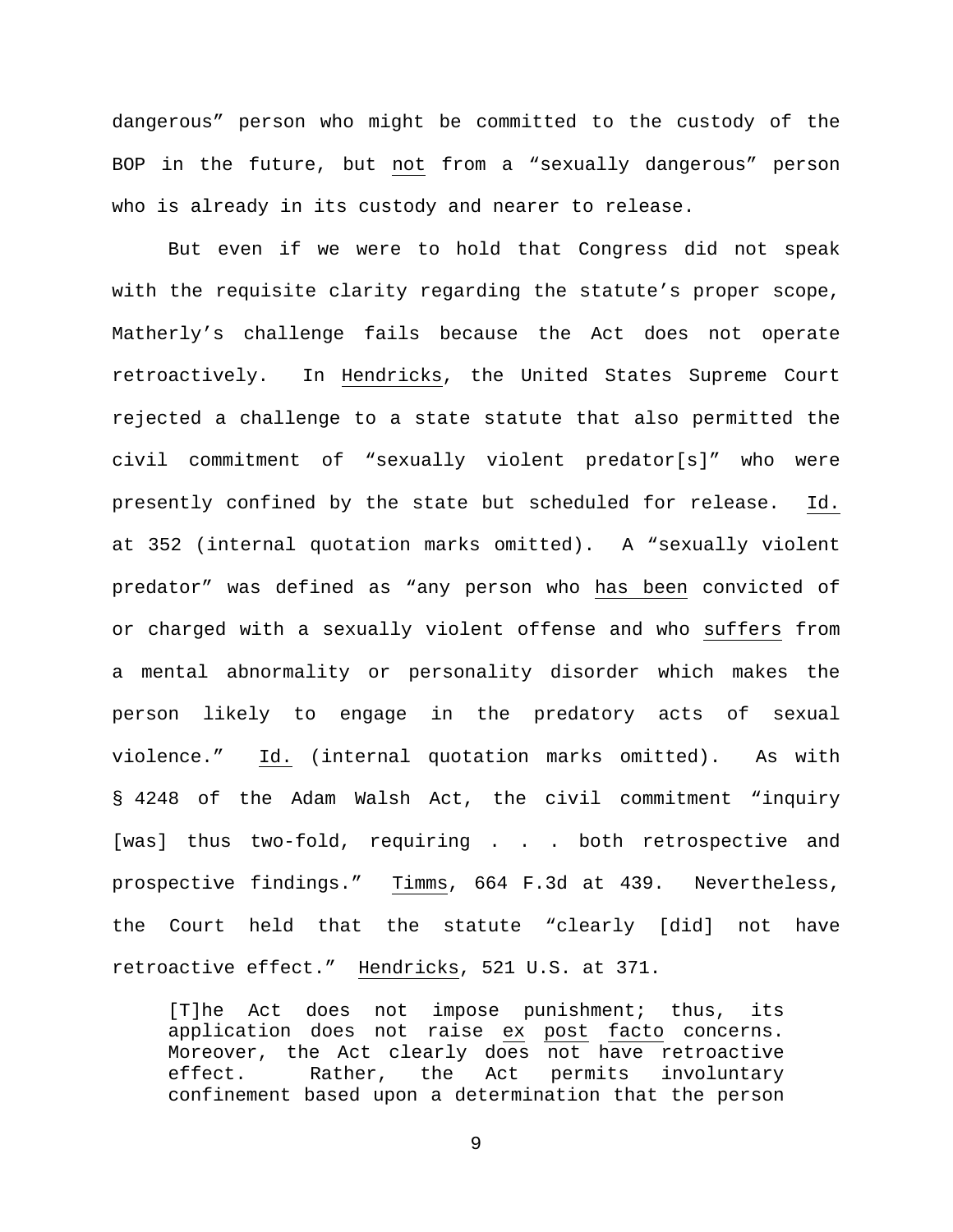currently both suffers from a 'mental abnormality' or 'personality disorder' and is likely to pose a future<br>danger to the public. To the extent that past To the extent that past behavior is taken into account, it is used . . . solely for evidentiary purposes.

Id. at 370-71 (third emphasis added); see Landgraf, 511 U.S. at 266 (noting that "the antiretroactivity principle finds expression in several provisions of our Constitution," including "[t]he Ex Post Facto Clause"); Cruz, 773 F.3d at 145 (noting that "Landgraf and the Ex Post Facto Clause are informed by the same retroactivity concerns").

Like the statute at issue in Hendricks, the Adam Walsh Act "does not seek to 'affix culpability for prior' acts. Instead it simply 'uses' prior acts 'solely for evidentiary purposes' to support a finding of a person's mental abnormality or future dangerousness or both." Comstock, 627 F.3d at 523 (quoting Hendricks, 521 U.S. at 362). The Act "do[es] not operate retroactively," but rather "address[es] dangers that arise postenactment." Vartelas v. Holder, 132 S. Ct. 1479, 1489 n.7 (2012); see id. (noting that "laws prohibiting persons convicted of a sex crime against a victim under 16 years of age from working in jobs involving frequent contact with minors, and laws prohibiting a person who has been adjudicated as a mental defective or who has been committed to a mental institution from possessing guns . . . do not operate retroactively. Rather, they address dangers that arise postenactment: sex offenders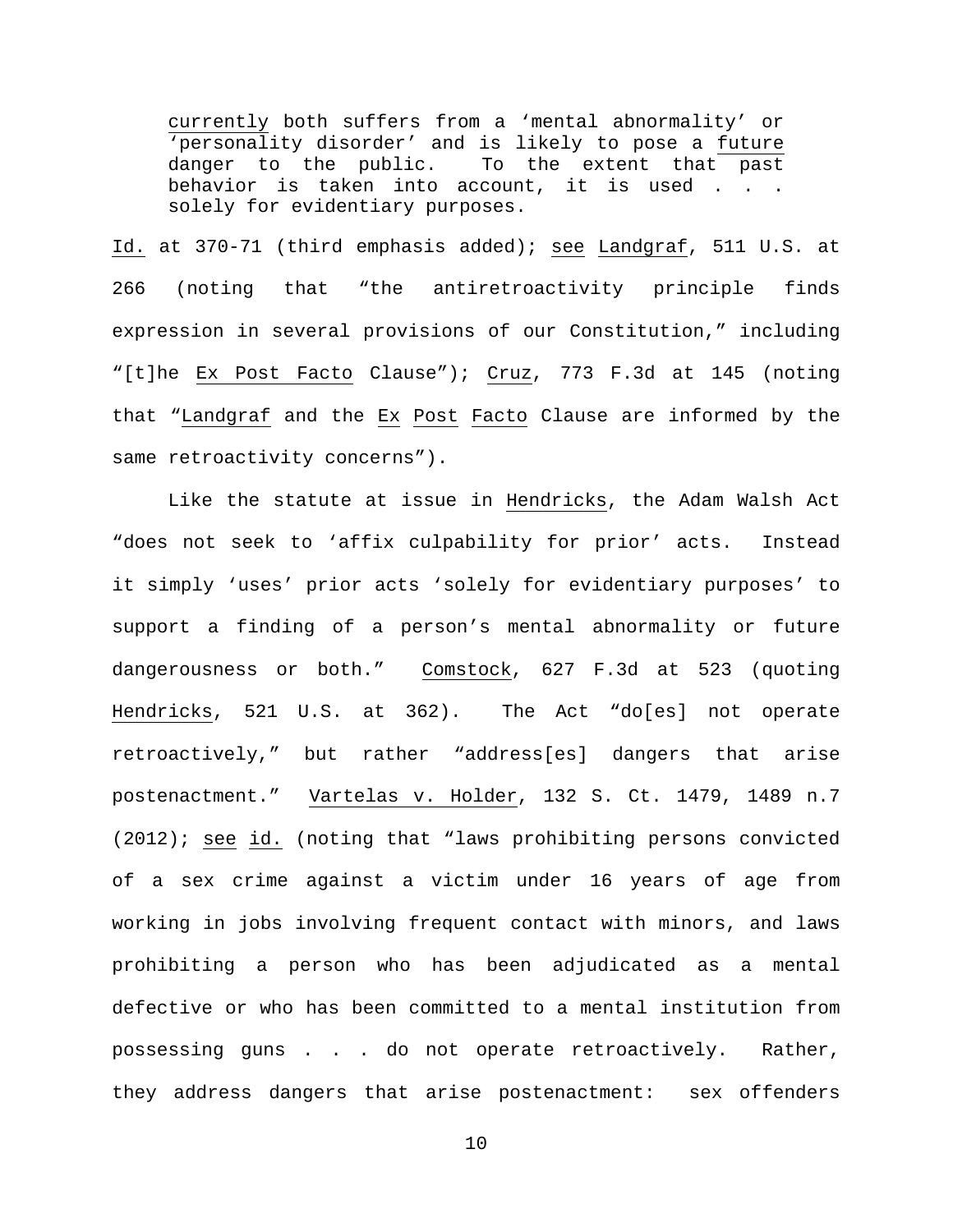with a history of child molestation working in close proximity to children, and mentally unstable persons purchasing guns") (internal quotation marks omitted); see also Reynolds v. Johnson, No. 12-55675, 2015 WL 9584386 (9th Cir. Dec. 31, 2015) (holding that the Adam Walsh Act "'addresses dangers that arise postenactment' and therefore 'does not operate retroactively'") (alterations omitted) (quoting Vartelas, 132 S. Ct. at 1489 n.7); United States v. Wetmore, 766 F. Supp. 2d 319, 337 (D. Mass. 2011) (rejecting retroactivity challenge to Adam Walsh Act because "Supreme Court precedent is clear that statutes permitting the civil commitment of sexually dangerous persons are not impermissibly retroactive and do not violate the Ex Post Facto Clause"); cf. Matter of Jackson, 26 I. & N. Dec. 314, 318 (BIA May 20, 2014) ("Because the Adam Walsh Act addresses the potential for future harm posed by . . . sexual predators to the beneficiaries of family-based visa petitions, . . . the application of its provisions to convictions that occurred before its enactment does not have an impermissible retroactive effect.").

Accordingly, we affirm the district court's grant of summary judgment to the government on Matherly's retroactivity claim.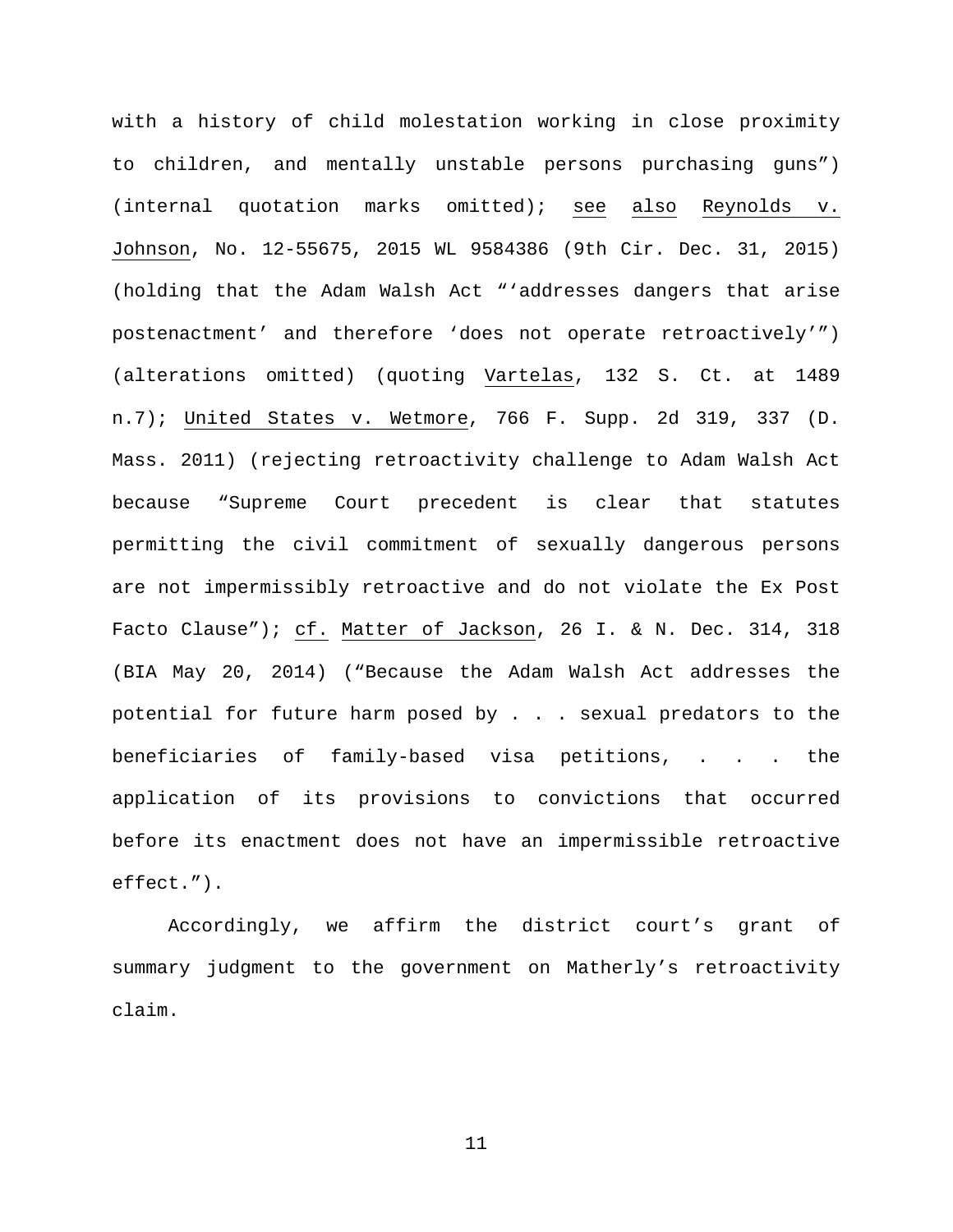Matherly also contends that his civil commitment was improper because the BOP had already released him from its legal custody when the government filed the § 4248 certification. See 18 U.S.C. § 4248(a); United States v. Joshua, 607 F.3d 379, 388 (4th Cir. 2010) (holding that the term "custody" in § 4248(a) means not simply physical custody, but rather "legal custody" and, therefore, that "[t]he statutory language 'in the custody of the Bureau of Prisons' . . . requires the BOP to have ultimate legal authority over the person's detention").

III.

The government asserted that the certification was timely under the Act because Matherly "was in BOP custody serving the last day of his criminal sentence" when it was filed. J.A. 27. In support, the government submitted a Declaration of the Custodian of Records for the BOP, referencing and attaching records from the BOP "SENTRY" database, which "tracks the status and activities of persons in BOP custody and provides . . . sentence information, locations of confinement, and release dates." J.A. 25. According to these records, Matherly's projected statutory release date, after application of time served and good time credits, was November 23, 2006. However, due to the Thanksgiving holiday, Matherly's scheduled release date was November 22, 2006 – the same day that the government filed the § 4248 certificate.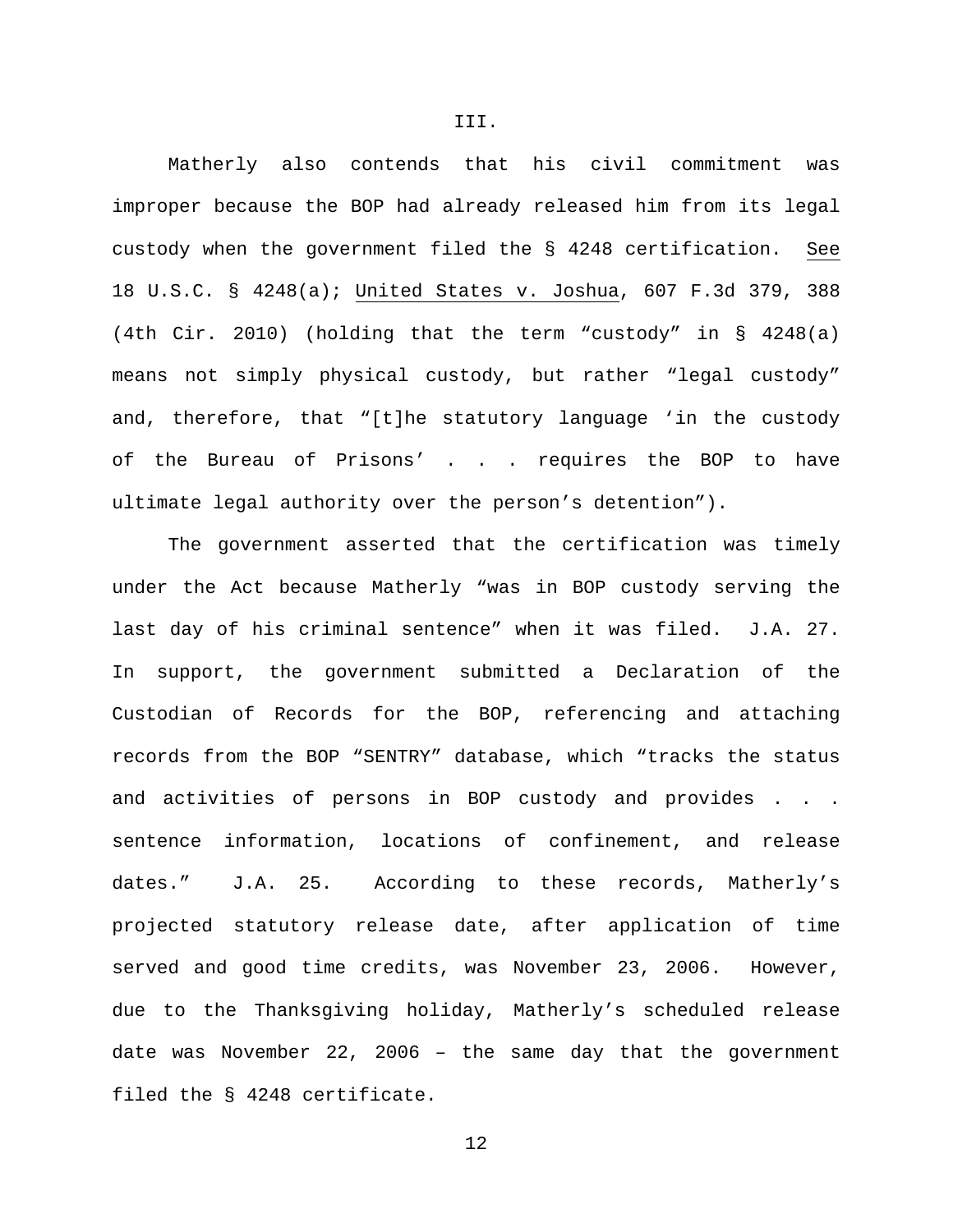In his pro se response to the government's motion, however, Matherly submitted a number of additional documents that he also represents to be BOP records. Matherly claimed that "the certificate was filed after the expiration of his sentence because according to a BOP Memo," dated October 24, 2006, he was scheduled "to depart at 8:00 [a.m. on] November 22, 2006," and "[t]he certificate was filed two hours . . . after the departure time," at 10:08 a.m. J.A. 35 (emphasis added); see also J.A. 46. Based upon Matherly's interpretation of these documents, the BOP no longer had legal custody - or ultimate legal authority - over him when the certificate was filed because "the date of release arrived prior to the filing of the certification," and the BOP had already "processed [his] paperwork for release." J.A. 38.

On November 7, 2014, the district court granted summary judgment to the government without holding a hearing. In its order, the district court stated as follows:

On November 22, 2006, at 9:20 a.m., the BOP released Matherly from custody. Forty-eight minutes later, at 10:08 a.m., an Assistant United States Attorney for the Eastern District of North Carolina<br>commenced civil commitment proceedings against commenced civil commitment proceedings against Matherly by filing a Certification of a Sexually Dangerous Person pursuant to 18 U.S.C. § 4248(a).

J.A. 64 (citations omitted). However, the district court went on to "reject[] Matherly's claim that the government lacked jurisdiction to file a certificate seeking his commitment on the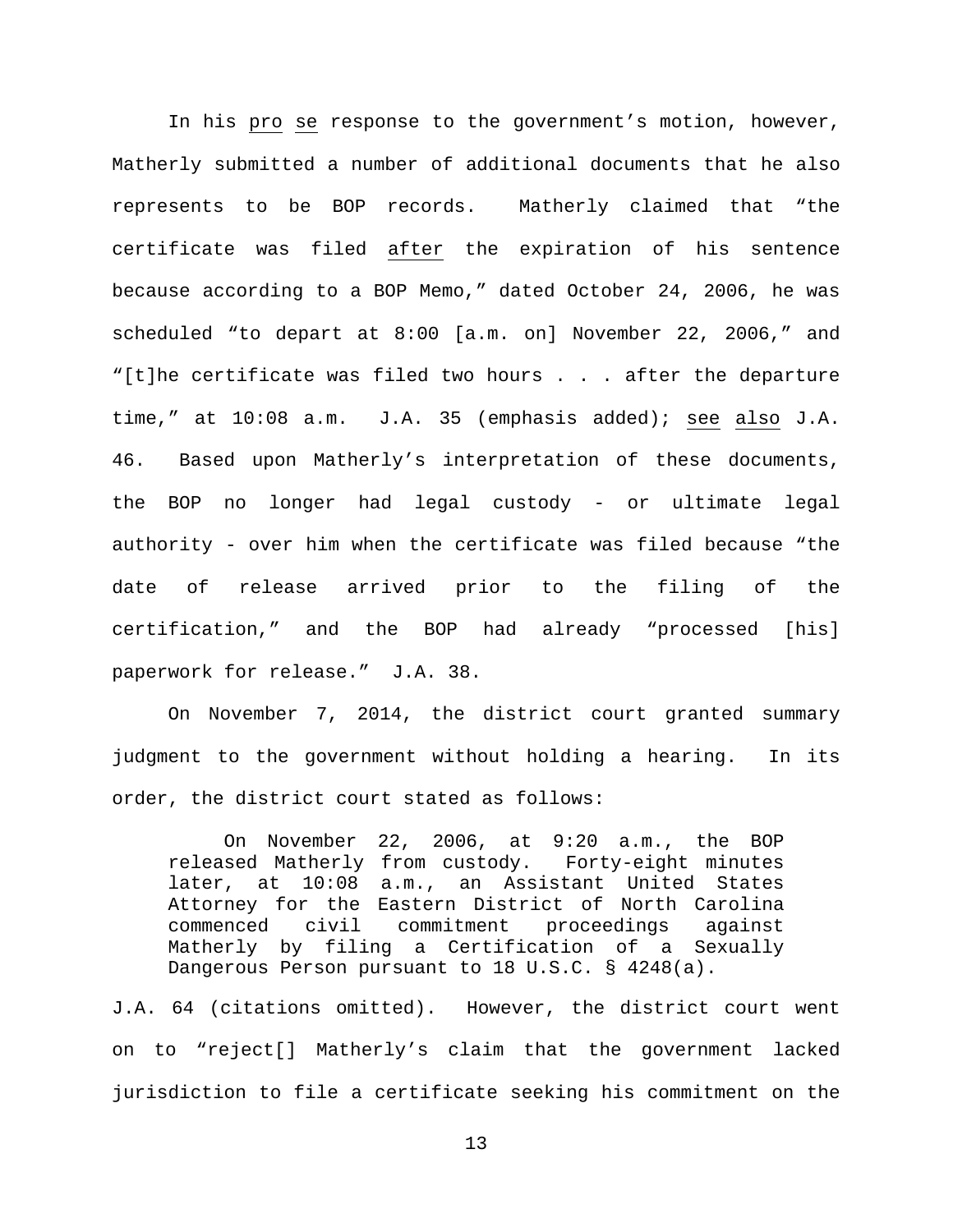final day of his criminal sentence." J.A. 66. In support of its conclusion, the district court cited United States v. Wetmore, 700 F.3d 570, 575 (1st Cir. 2012) and Hubbart v. Knapp, 379 F.3d 773, 779-81 (9th Cir. 2004).

In Wetmore, the First Circuit Court of Appeals considered inmate Wetmore's similar challenge to the timing of the government's filing of a § 4248 certificate. Although the certificate had been filed the day before Wetmore's projected release date of November 18, 2006, Wetmore argued that it was untimely because his release date had been improperly calculated and should have been set a day earlier. The court rejected the challenge, as follows:

[E]ven accepting Wetmore's premise that he was due for release on November 17, 2006, the last day of a sentence is part of that sentence, 18 U.S.C. § 3624(a); Wetmore was still serving his sentence in BOP custody on November 17 when the government filed its request; and so the request was timely on its face. . . . If it was unlawful for BOP to detain Wetmore until 11:59 p.m. on November 17, Wetmore has yet to explain why.

Wetmore, 700 F.3d at 575 (emphasis added); see also Hubbart, 379 F.3d at 780-81 (denying federal habeas relief to a petitioner who had been civilly committed under California's Sexually Violent Predator Act where the state court determined that the predator's custody at the time the commitment proceedings were initiated, while perhaps unlawful, "was the result of a good faith error" and the Sexually Violent Predator Act had provided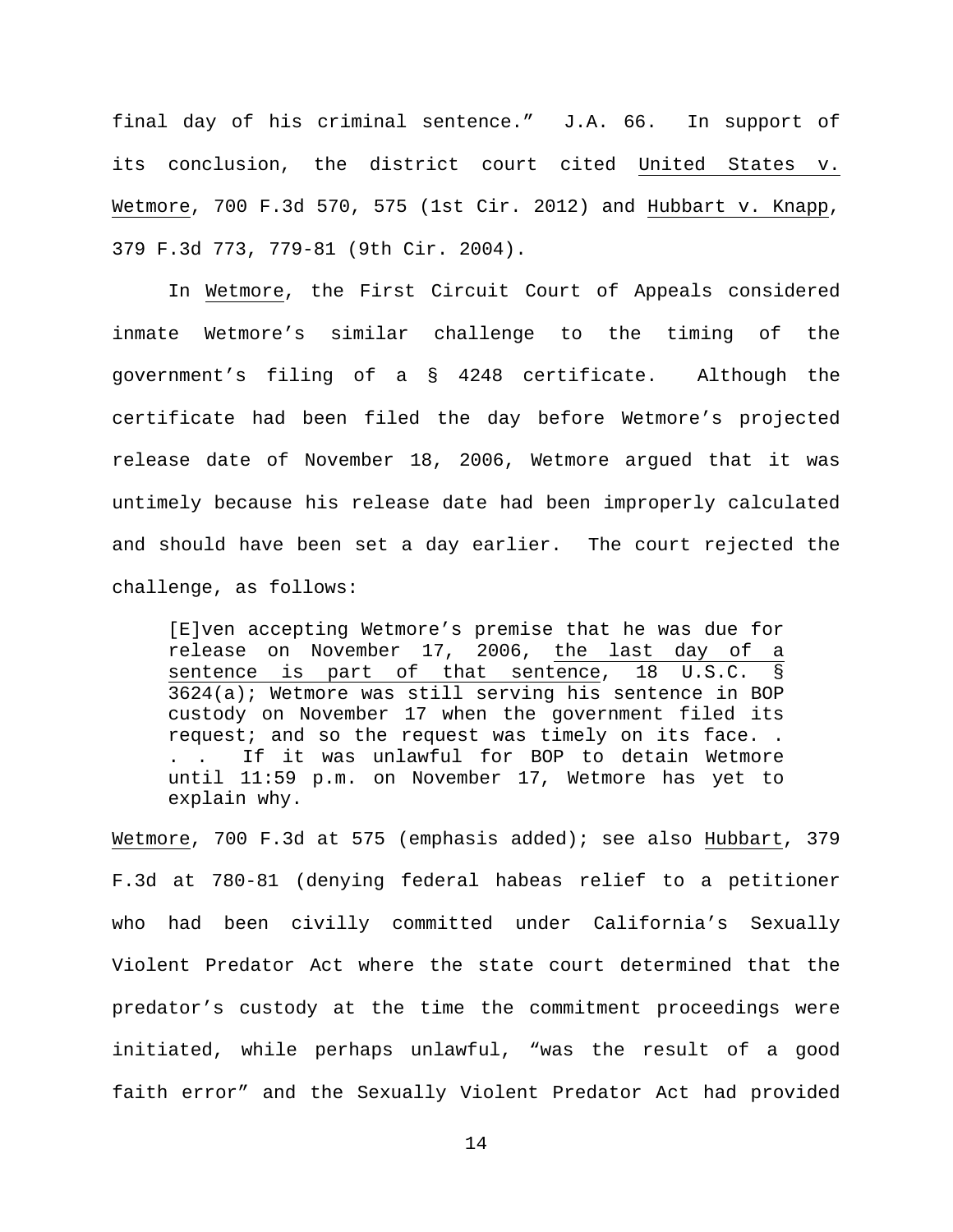the petitioner "with numerous procedural safeguards") (internal quotation marks omitted).

We have held that the word "custody" in § 4248 "refers not to physical custody or some qualified derivative but rather to legal custody" and, therefore, that "[t]he statutory language 'in the custody of the Bureau of Prisons' . . . requires the BOP to have ultimate legal authority over the person's detention." Joshua, 607 F.3d at 388 (emphasis added). In Joshua, however, the inmate had been confined pursuant to a United States Army court-martial and was merely being housed within a BOP-operated facility. See id. at 381; see also United States v. Hernandez-Arenado, 571 F.3d 662, 667 (7th Cir. 2009) (rejecting "an interpretation that would allow physical custody alone to suffice" and instead "read[ing] custody more narrowly as including all federal offenders, but not those housed in the BOP as a service to another entity which is responsible for that individual's incarceration"). Here, in contrast, there is no question that Matherly was remanded to the legal custody of the BOP pursuant to a federal conviction and, therefore, that the BOP "ha[d] ultimate legal authority over [Matherly's] detention" while he was being physically confined in its facilities. Joshua, 607 F.3d at 388; id. at 386 (noting that the individuals referenced in § 4248(a) includes "those remanded to the custody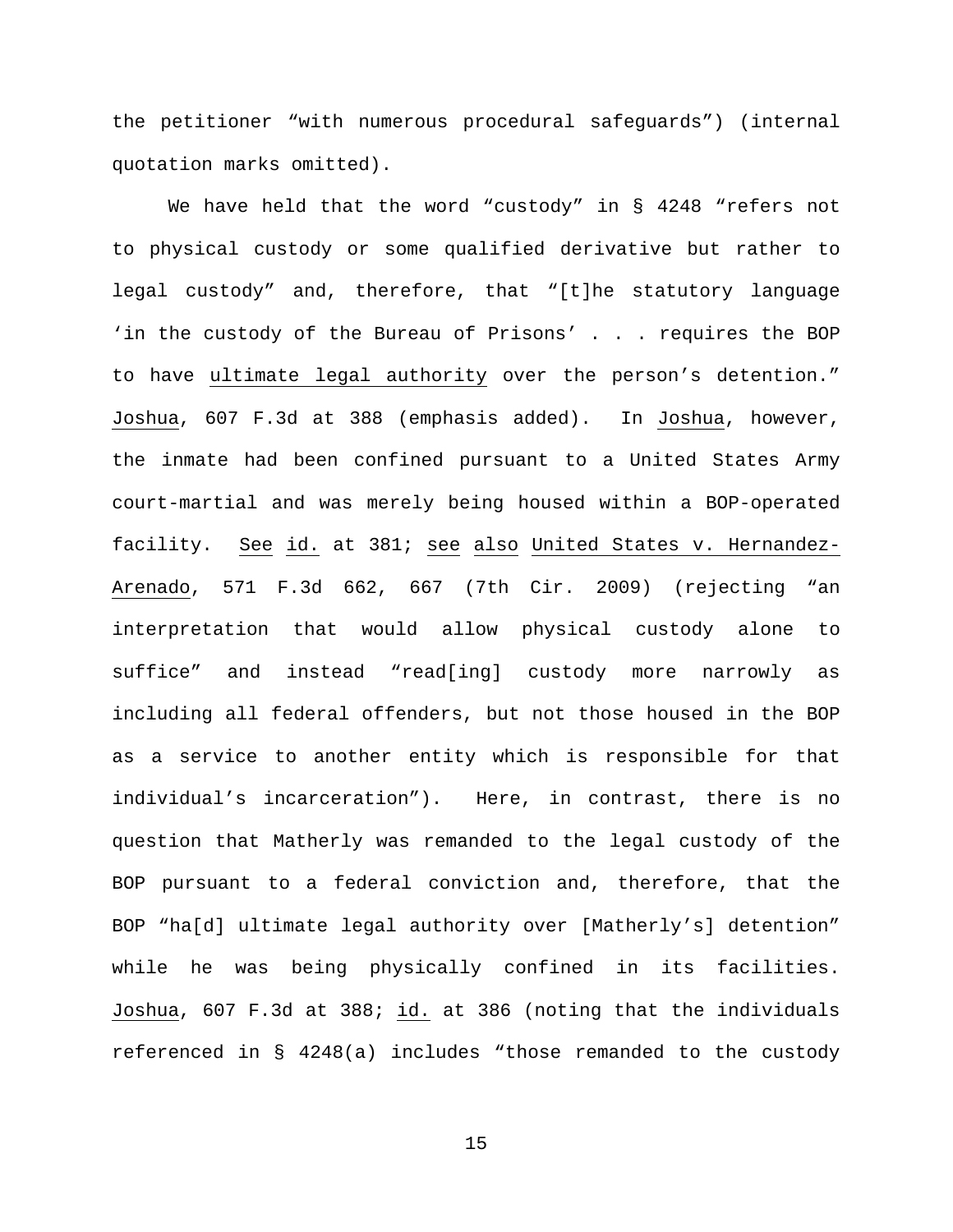of the BOP after a federal conviction"); see also 18 U.S.C. § 2621.

Thus, the question presented by Matherly is more aptly described as whether the BOP relinquished its undisputed legal authority over Matherly – prior to the expiration of Matherly's sentence and the government's filing of the § 4248 certification. And, contrary to Matherly's claim, we have never held that physical custody is irrelevant to the question of whether the BOP relinquished its otherwise legal authority over an inmate. Cf. United States v. Savage, 737 F.3d 304, 308 (4th Cir. 2013) (noting that custody "is not limited to actual physical custody, but denotes a type of legal custody which remains in the Attorney General . . . as he discharges his responsibility to transfer a prisoner from one institution to another for the well-being of the prisoner") (internal quotation marks and alteration omitted); United States v. Earl, 729 F.3d 1064, 1068 (9th Cir. 2013) (interpreting "the term 'released' in the context of the [supervised release] statute to require not only release from imprisonment, but also release from the BOP's legal custody at the expiration of the prisoner's prescribed sentence").

Based upon the government's submission to the district court, we might well have agreed that there existed no genuine issue of fact as to whether Matherly remained in both the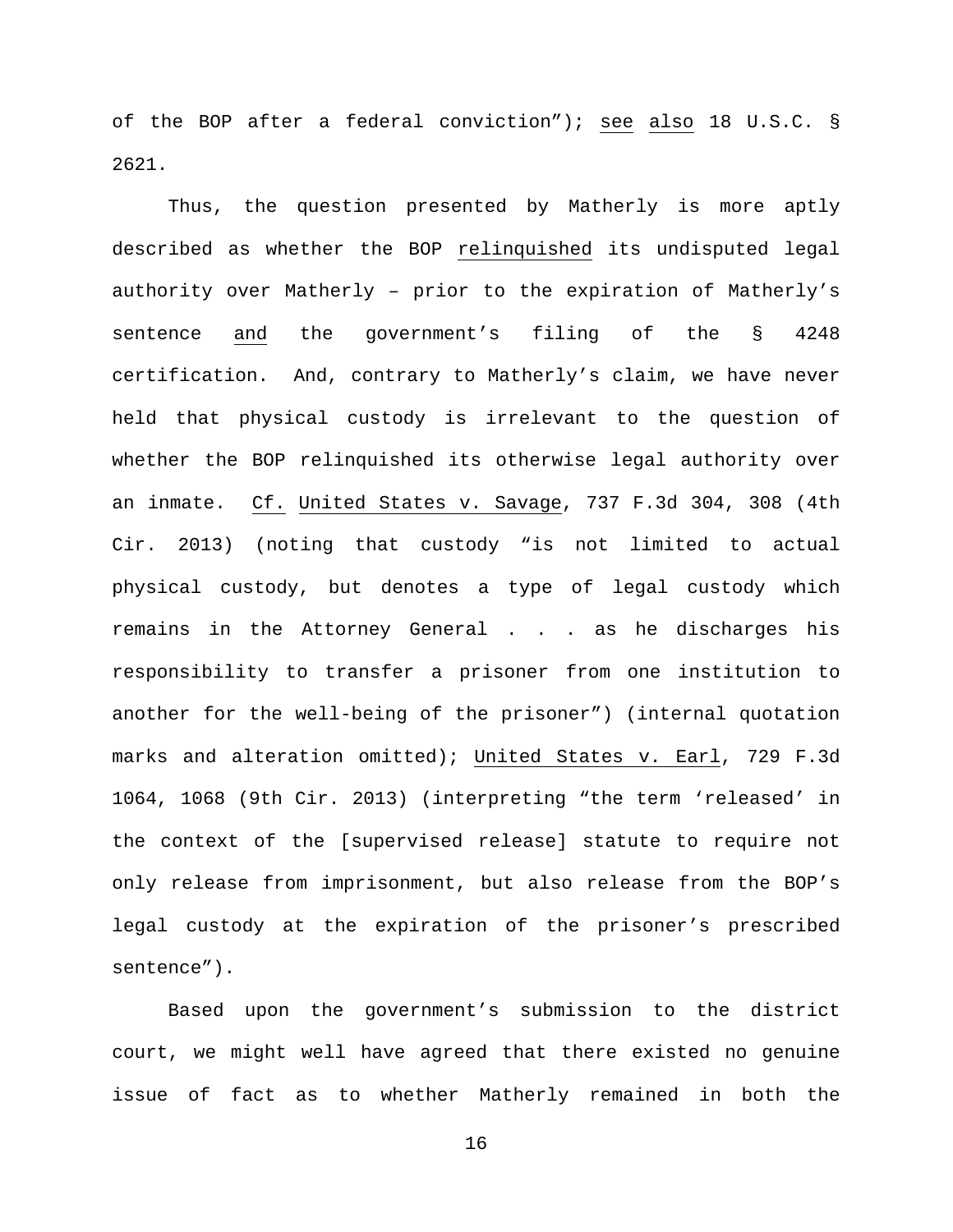physical and legal custody of the BOP when the § 4248 certificate was filed. Matherly does not seem to dispute that the BOP had the authority to maintain both legal and physical custody of him pursuant to his criminal sentence until, at a minimum, the end of the day on November 22, 2006. See 18 U.S.C. §§ 3621(b), 3624(a); Wetmore, 700 F.3d at 575. Nor does he claim that the BOP released him from its physical custody.

Nevertheless, this case is not so simple. Matherly, proceeding pro se at the time, submitted documents that he now contends are sufficient, in light of the district court's factual finding, to establish that the BOP actually released him from its legal custody at 9:20 a.m., on November 22, 2006. In particular, Matherly references a document entitled "Inmate History." J.A. 44. On its face, the document includes a list of "admit[s]" and "release[s]" from BOP facilities, including a "good conduct time release" from "BUF" to "BUT," with a "start date/time" of 9:20 a.m., on November 22, 2006, and "stop date/time" of 9:30 a.m., on November 22, 2006. J.A. 44. But if that entry is significant, its significance is unexplained to us. Did the BOP voluntarily relinquish its "ultimate legal authority over [Matherly's] detention," Joshua, 607 F.3d at 388, at that date and time as Matherly contends? Or did the BOP merely apply the good time credits that Matherly had been projected to earn and release him from one facility to another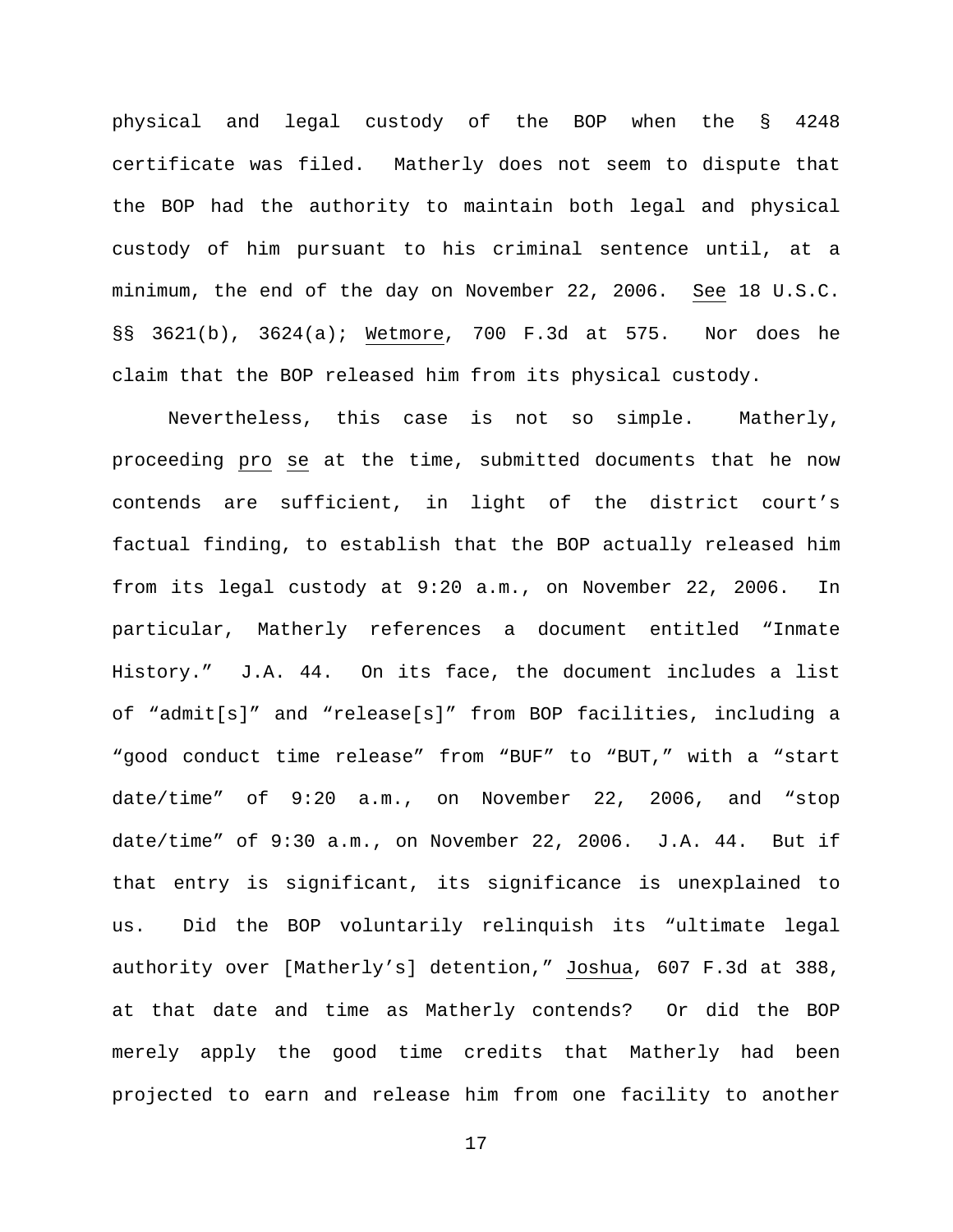in anticipation of the change in his status from a criminal commitment to a civil commitment? See, e.g., 18 U.S.C. §§ 3621, 3624. We simply cannot tell.

Here, the BOP records submitted by Matherly, even if they had been authenticated, are insufficient to demonstrate that the BOP relinquished its legal authority over Matherly prior to the government's filing of the § 4248 certificate on November 22, 2006, as Matherly contends. But they are also largely unexplained. And, standing alone, they are insufficient to eliminate the possibility that genuine issues of material fact exist regarding the BOP's relinquishment of its legal custody over Matherly. All in all, we believe the better course is to allow the parties an opportunity to better develop the record, and the district court an opportunity to make additional findings and conclusions in light of such developments. We express no opinion as to whether summary judgment on Matherly's custody claim would be appropriate based upon a more developed record. Nor do we express any opinion as to the government's argument that, even if untimely, the filing of the certificate could be excused as de minimis under the circumstances.

# IV.

For the foregoing reasons, we affirm the district court's determination that the Adam Walsh Act was not impermissibly applied retroactively to Matherly. However, we reverse the